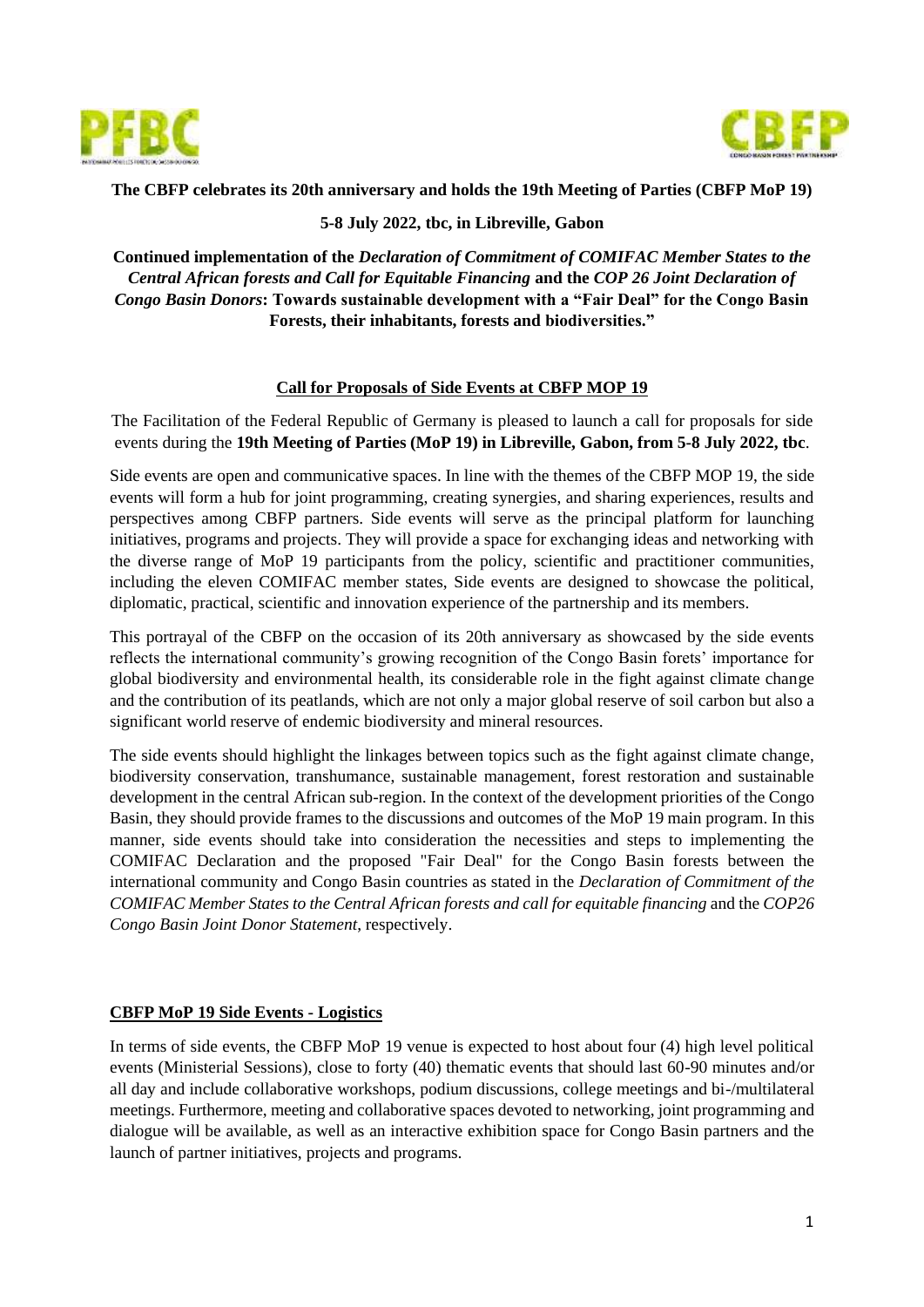In addition, the German CBFP Facilitation is calling for proposals for film exhibitions, poster or video/slide presentations or networking sessions or any other relevant activity to be conducted during the time slots reserved for side events.

If you are interested, please complete the registration form at the end of this document.

#### **Time slot availability for CBFP MOP 19 side events**

- **Day -1, Day -2 and Day -3 :** All day or any time you wish. (The organization costs for these events shall be borne by the organizers)
- **Day 1 (5 July 2022):** from 7:30-8:15 a.m.; 1:00-2:00p.m.; 5:30-7:00p.m.; 7:30-9:00 p.m.
- **Day 2 (6 July 2022):** from 7:30-8:15 a.m.; 1:00-2:00p.m.; 2:30-3:30p.m.; 4:00-5:30p.m.; 6:00- 7:30p.m. and 8:00-9:30 p.m.
- **Day 3 (7 July 2022):** from 7:30-8:30 a.m.; 1:00-2:00p.m.; 2:30-3:30p.m.; 4:00-5:30p.m.; 6:00- 7:30p.m. and 8:00-9:30 p.m.
- **Day 4 (8 July 2022):** from 7:30-8:30 a.m.; 1:00-2:00p.m.; 2:30-3:30p.m.; 6:00-7:30p.m. and 8:00-9:30 p.m.
- **Day 5; Day 6:** all day (The organization costs for these events shall be borne by the organizers)

#### **Responding to the call for proposals**

The CBFP Facilitation of the Federal Republic of Germany is calling for proposals to host **60-90 minute during, or one- or two-day side events before or after** the MoP 19 at the venue of CBFP MoP19.

The side events are designed to provide opportunities to identify and address critically important themes, issues that are key to the implementation of the COMIFAC and Glasgow Declaration and also to provide a spacefor sharing information, innovative results, priorities, pressing practical issues relating to the protection and conservation of the Congo Basin forests, and for launching initiatives, projects and programs. The reflections bring together the public sector and forest stakeholders in the Congo Basin to foster comparative, interdisciplinary, inter-institutional and cross-sectoral exchanges and synergies and sharing to enhance the partners' contributions.

There is no set format required, but guidelines are provided below. Submissions should be sent before **20 May 2022, to the following address: [side.event@pfbc-cbfp.org](mailto:side.event@pfbc-cbfp.org)**

Proposals will be reviewed by the CBFP Facilitation of the Federal Republic of Germany, always with the aim of ensuring balanced coverage of the thematic areas.

Selected applicants will be contacted before **31 May 2022.**

#### **Selection criteria**

Proposals should include the following information:

- Duration of the event and preferred date/time
- Brief description of goal and objective
- General concept (format)
- Overview of the theme
- Tentative list of speaker (s), where applicable
- Scenario/ticker, including a list of logistical needs, such as audio and visual technology required, seating capacity, preferred room configuration, translation needs, meeting attendance format (in person only or hybrid)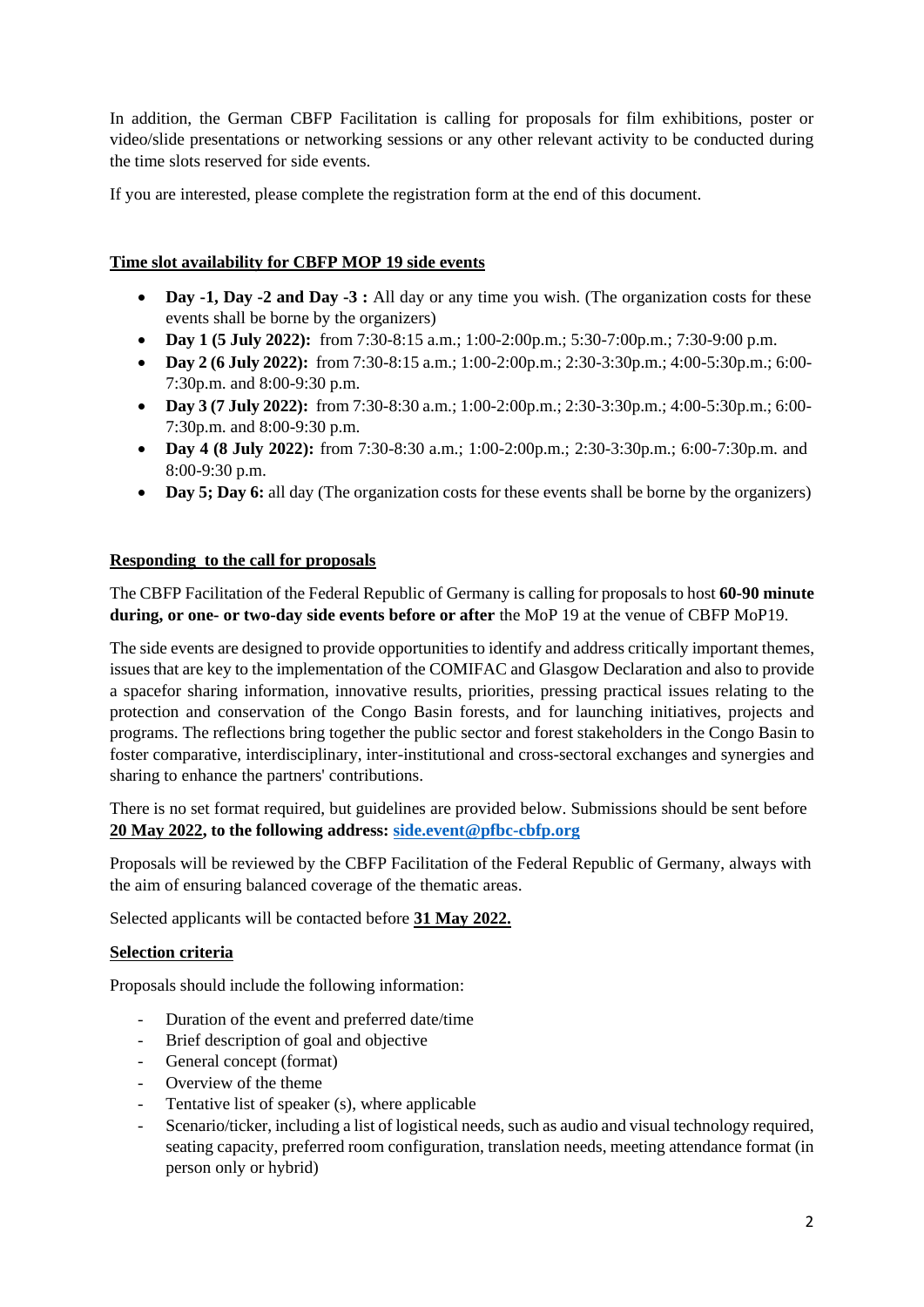The following criteria will go into the selection of side events:

- Relevance to Central Africa
- Relevance to CBFP MOP 19 (i.e., relevance to Stream topics, CBFP MOP 19 themes)
- Well-structured proposal with a specific number (4 or 5) of inter-related topics/key issues to be addressed or projects/interventions to be discussed
- Clear goals and outcomes
- Potential for the event's findings to be taken up by the media.
- Speakers identified and availability confirmed
- $\bullet$  Speakers from diverse backgrounds/representing a variety of stakeholders e.g., Central African countries, donors, private sector, INGOs and civil society, scientists,...
- $\bullet$  Backup arrangements in the event of unavailability of a speaker(s)
- Collaboration between institutions/organizations (events organized by more than two partners)
- Side events are clearly aligned with the themes of CBFP MOP 19

#### **Terms and conditions**

The CBFP organizing committee will make every effort to accommodate requests for times and days, but offers no guarantees and reserves the right to change the schedule of events.

Organizers and their speakers/participants in side events must register to attend the CBFP MoP 19 and shall be responsible for securing their access to the MoP 19. The organizing committee has no authority or means of sponsoring participants and speakers at side events.

The organizers and/or their participants and speakers shall bear their own expenses for participation in the CBFP MoP 19. Please see the link below for information on registration for the CBFP MoP 19.

Organizers of selected events are required to report to the CBFP MoP 19 secretariat office and meet with the side event logistics officers no later than 3 hours prior to the start of the side event to:

- 1. Help prepare and collect engraved or blank nameplates for the speakers; and
- 2. Provide copies of their speakers' PowerPoint presentations on a USB flash drive. Presentations may also be sent ahead of time by email to the following address: [side.event@pfbc-cbfp.org](mailto:side.event@pfbc-cbfp.org)

Organizers must ensure that all their speakers and presenters are informed of the venue and start time. If speakers become unavailable, the organizers will be responsible for providing substitute speakers.

Organizers may distribute handouts and other material related to their side event in the side event room immediately prior to and during the event, but must clear the handouts from the side event room once the event ends to make way for the next event. Organizers may distribute handouts and materials on the tables outside the room on the day of their event.

Papers and material left on tables outside the side event rooms may be cleared at the end of each day.

The room reserved for the CBFP MoP 19 side events comes equipped with a podium, tables, chairs and lectern, a few fixed and mobile microphones and PowerPoint presentation devices. Other furniture and technical equipment, or translation services shall be made available **at the organizer's expense** by advance order.

The CBFP Organizing Committee may make video and/or audio recordings and/or take pictures or allow third parties to make video and/or audio recordings and/or take pictures of the proceedings and make the recordings available to the public.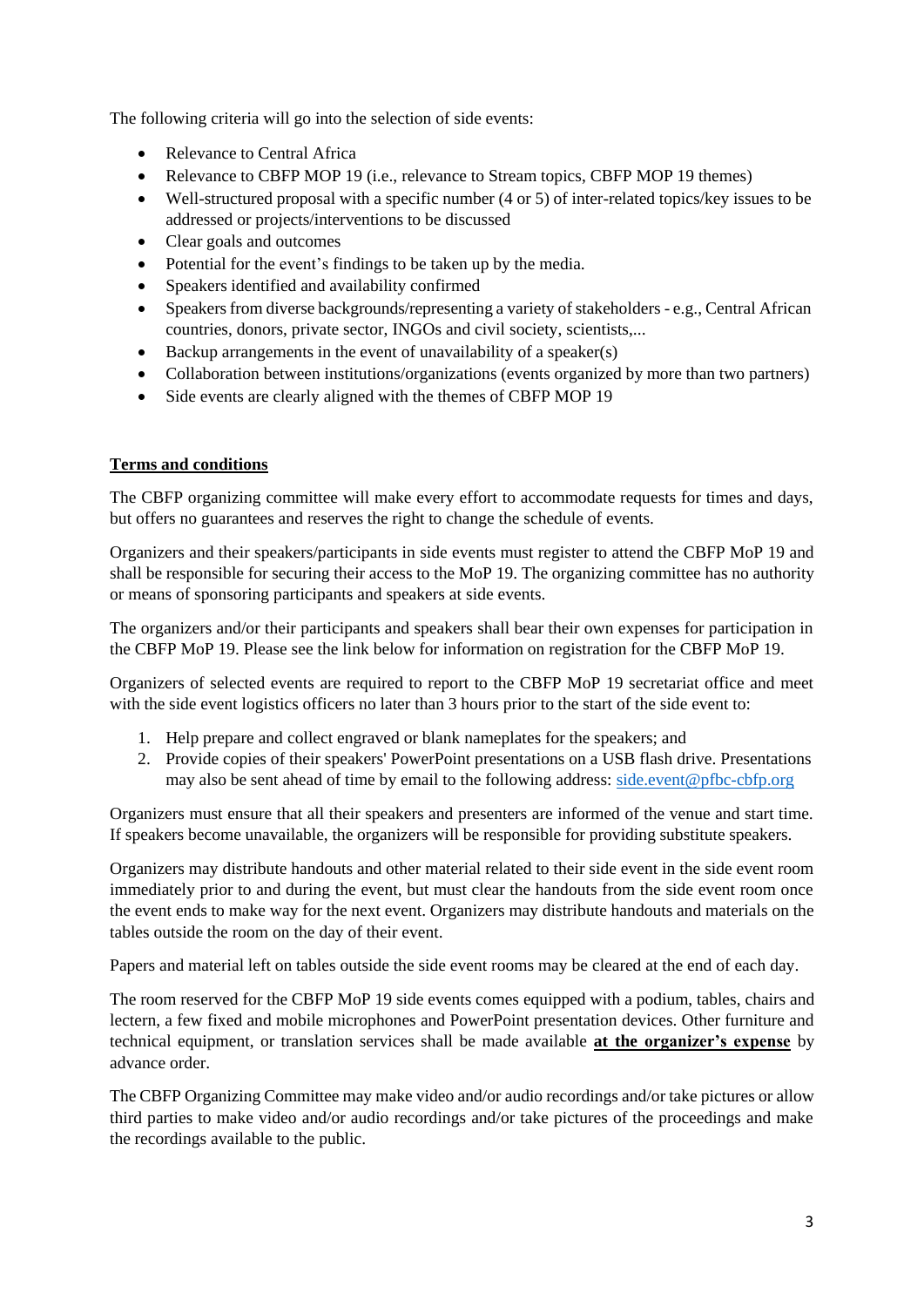#### **Charges for organizers of side events**

The organization of a side event shall be free of charge if it is held within a designated time slot **between day 1 and day 4.** All events held on days **outside of** the CBFP MoP 19 schedule will be held **entirely at the expense of the side event organizer**.

Furthermore, side events lasting more than 1h30min that are held during the MOP will be at the expense of the organizer, not the German CBFP Facilitation.

Successful applicants may opt to provide and pay for refreshments, a buffet, translation and interpretation services during their events. If you are interested in this option, please fill out the appropriate section of the application form.

The cost of catering, translation and interpretation services shall be borne by the organizer. For events lasting more than 1h30min, the organizer shall bear the entire cost of the event.

#### *We look forward to receiving your high-quality proposals.*

*The Organizing Committee*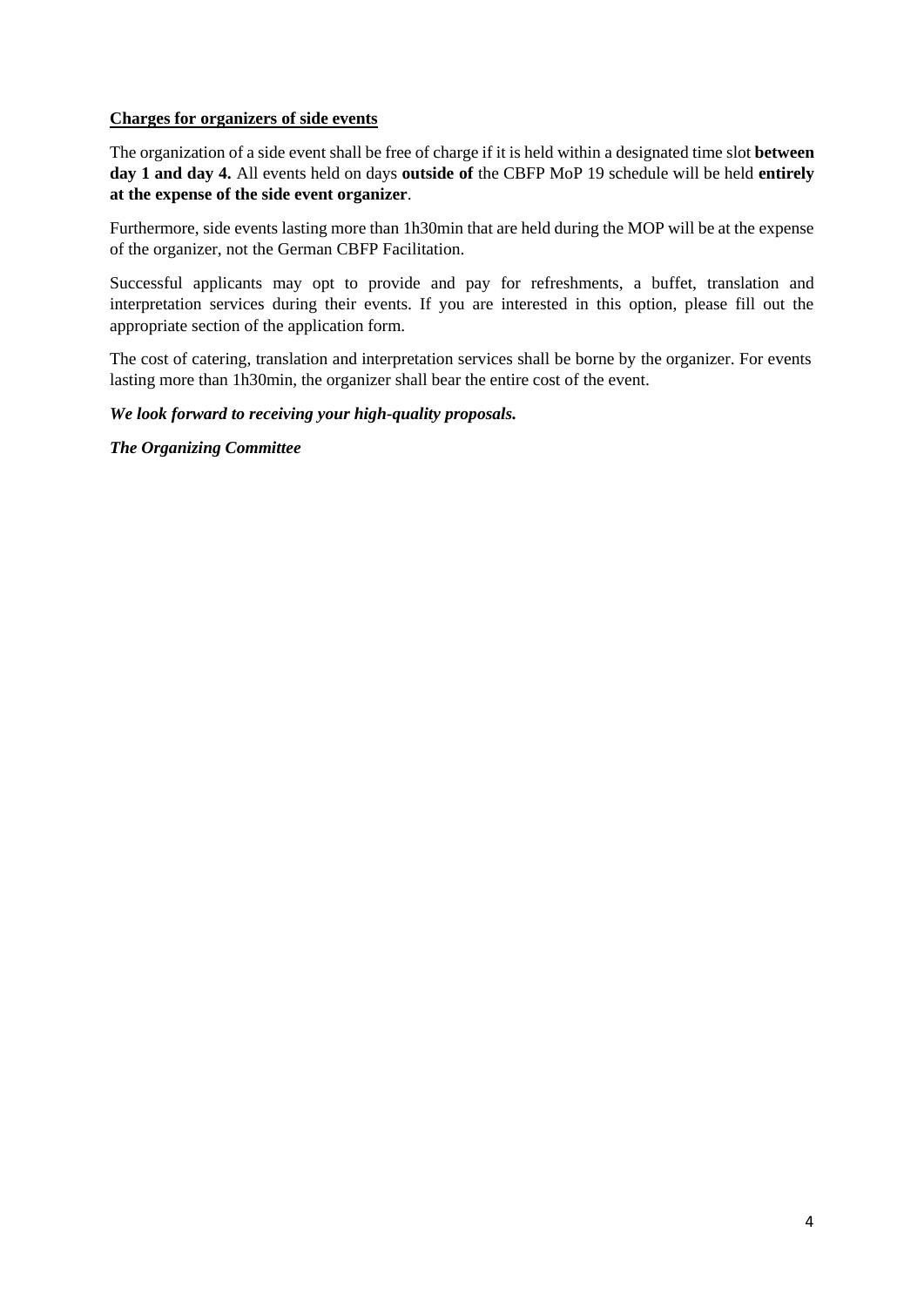### *Registration Form for Side Event at* **19th CBFP Meeting of Parties (MOP)**

**Date: Proposed time: Desired seating capacity:**

## 1- **Information on the organizer(s):**

| Main organizer:        |  |
|------------------------|--|
| Contact person/e-mail: |  |
| Country / Organization |  |
| Co-organizer :         |  |
| Partners:              |  |

## 2- **Event Information:**

| <b>Event Title:</b>                                                                                                                                                                                                                            |  |
|------------------------------------------------------------------------------------------------------------------------------------------------------------------------------------------------------------------------------------------------|--|
| Theme:                                                                                                                                                                                                                                         |  |
| Background:                                                                                                                                                                                                                                    |  |
| Objective:                                                                                                                                                                                                                                     |  |
| Thematic focus, format of the event-<br>What type of activities will be<br>conducted: Workshop, Round table,<br>vernissage, launch of initiatives<br>and/or projects, bi-tri-lateral/multi-<br>partite meetings, exhibitions - Film -<br>Video |  |
| <b>Expected Results</b>                                                                                                                                                                                                                        |  |
| Target audience & number of<br>participants                                                                                                                                                                                                    |  |
| Draft agenda and speakers                                                                                                                                                                                                                      |  |

# 3- Needs identification

| Desired day and time - Please<br>indicate more than one option  |  |
|-----------------------------------------------------------------|--|
| Duration of the event (maximum<br>1h30min per event = $90$ min) |  |